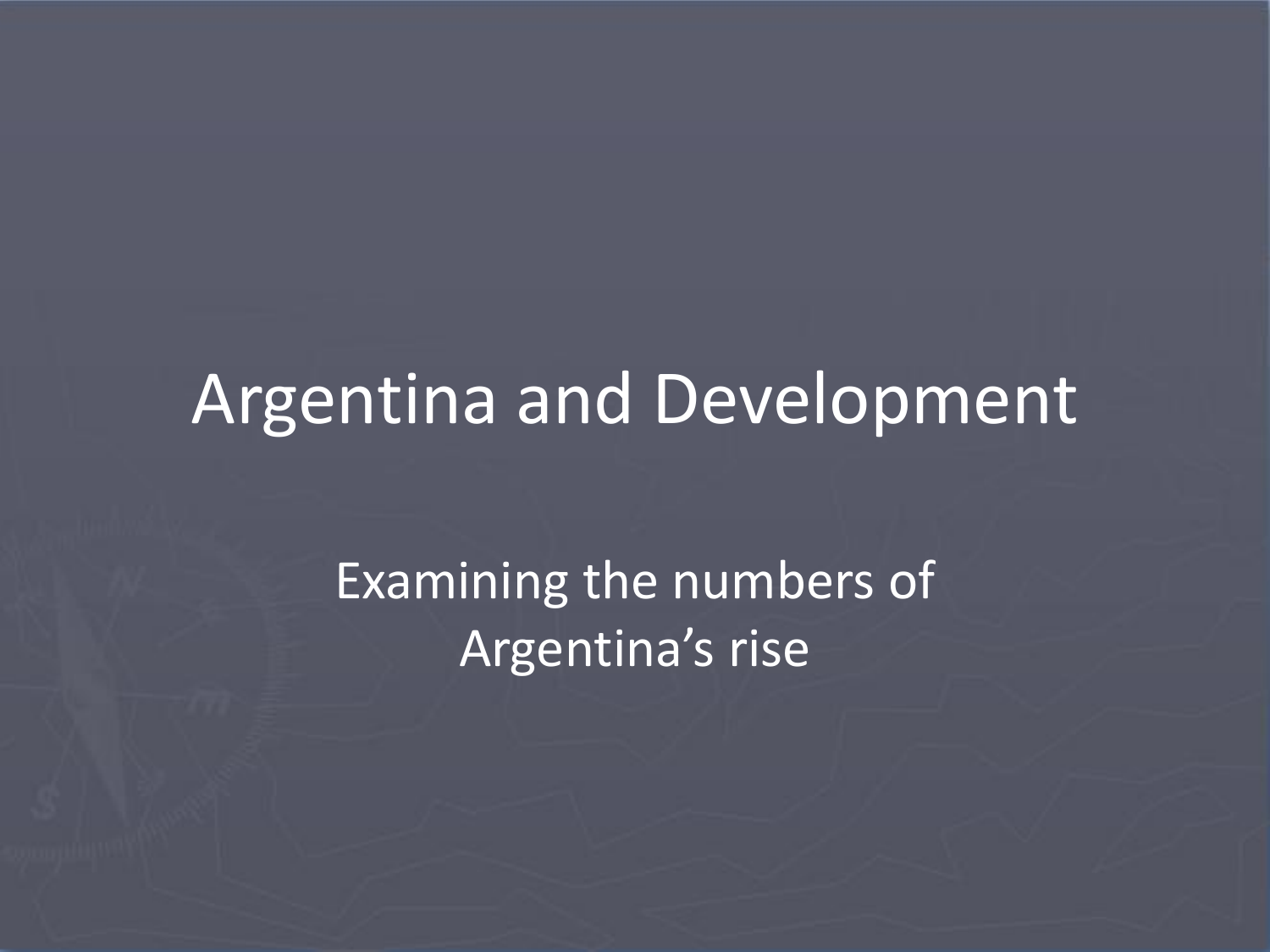#### Leaders in South American Politics

- Jose de San Martin helped lead Argentina to independence
	- Declared independence from Spain in 1816
	- One of the first in South America
- Many political problems in 1900s led to rapid rises and falls

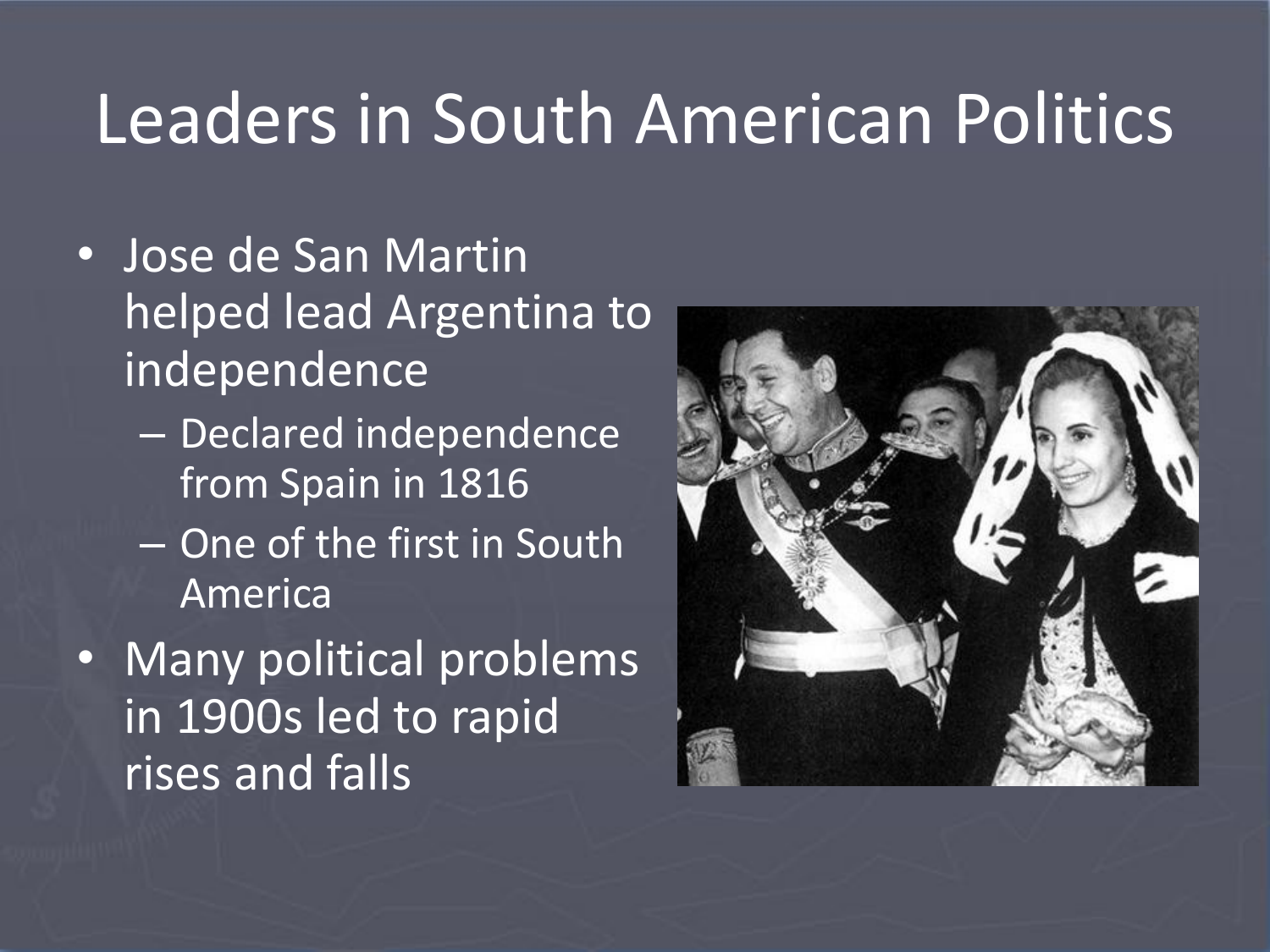## Human Development Index

- Argentina's HDI highest in South America
	- .836
	- Ranked 40th overall worldwide
- Fairly good numbers all around
	- 76.3 years avg life expectancy
	- 17.9 years expected schooling
	- 9.8 mean years of schooling
	- GNI of \$22,049.60 per year



Numbers from 2015 Human Developments Repot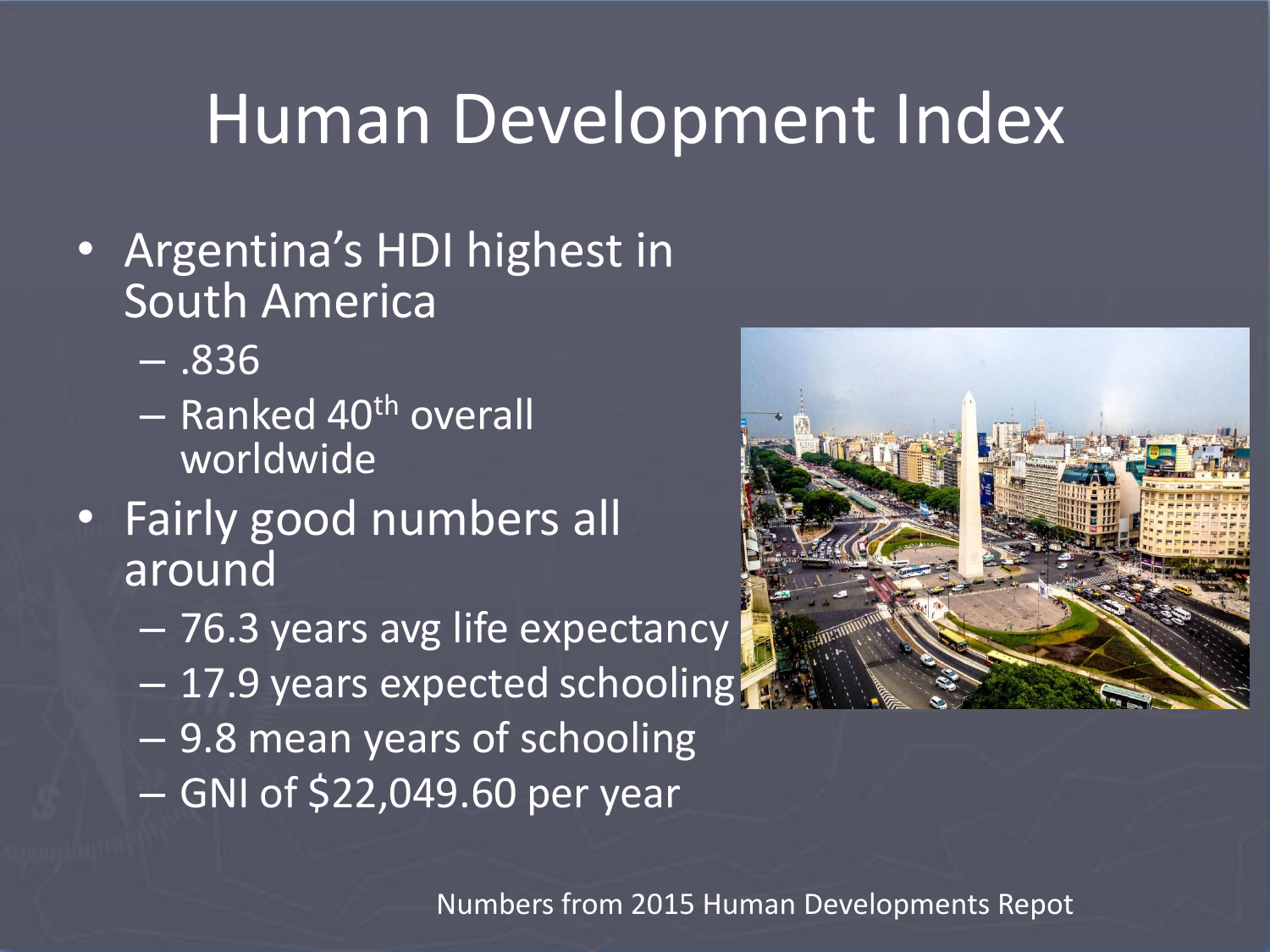# Women's Rights

- Gender Development Index .982
	- Fairly equal in schooling
		- Women actually ahead of men in expected years of schooling
		- Disparities in Life Expectancy and Income

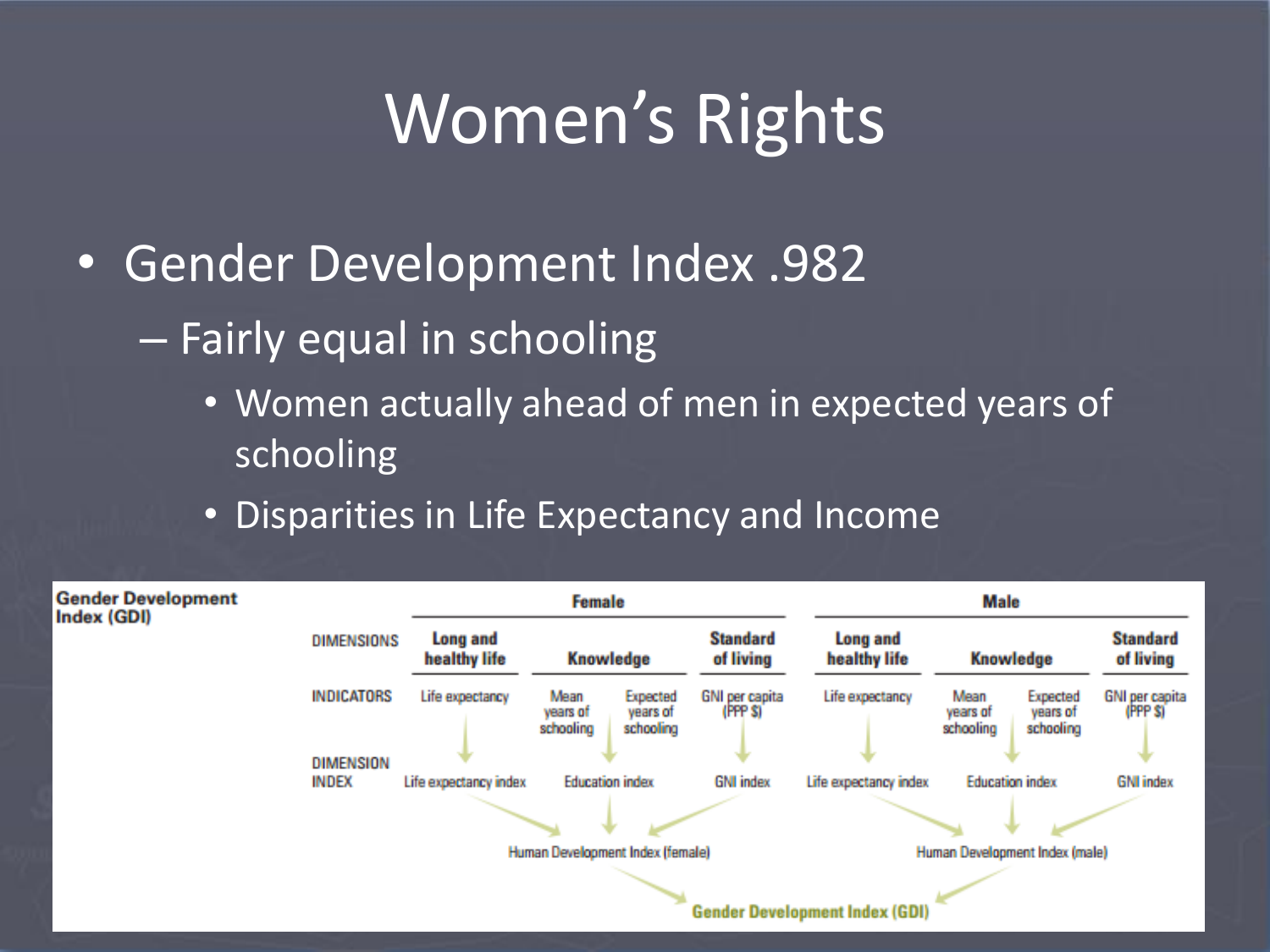## European Migration

- Argentina has long been a migration destination for Europeans
	- Especially Italians, Spanish, and Germans
	- Make up about 97% of the country
- Modeled after European countries

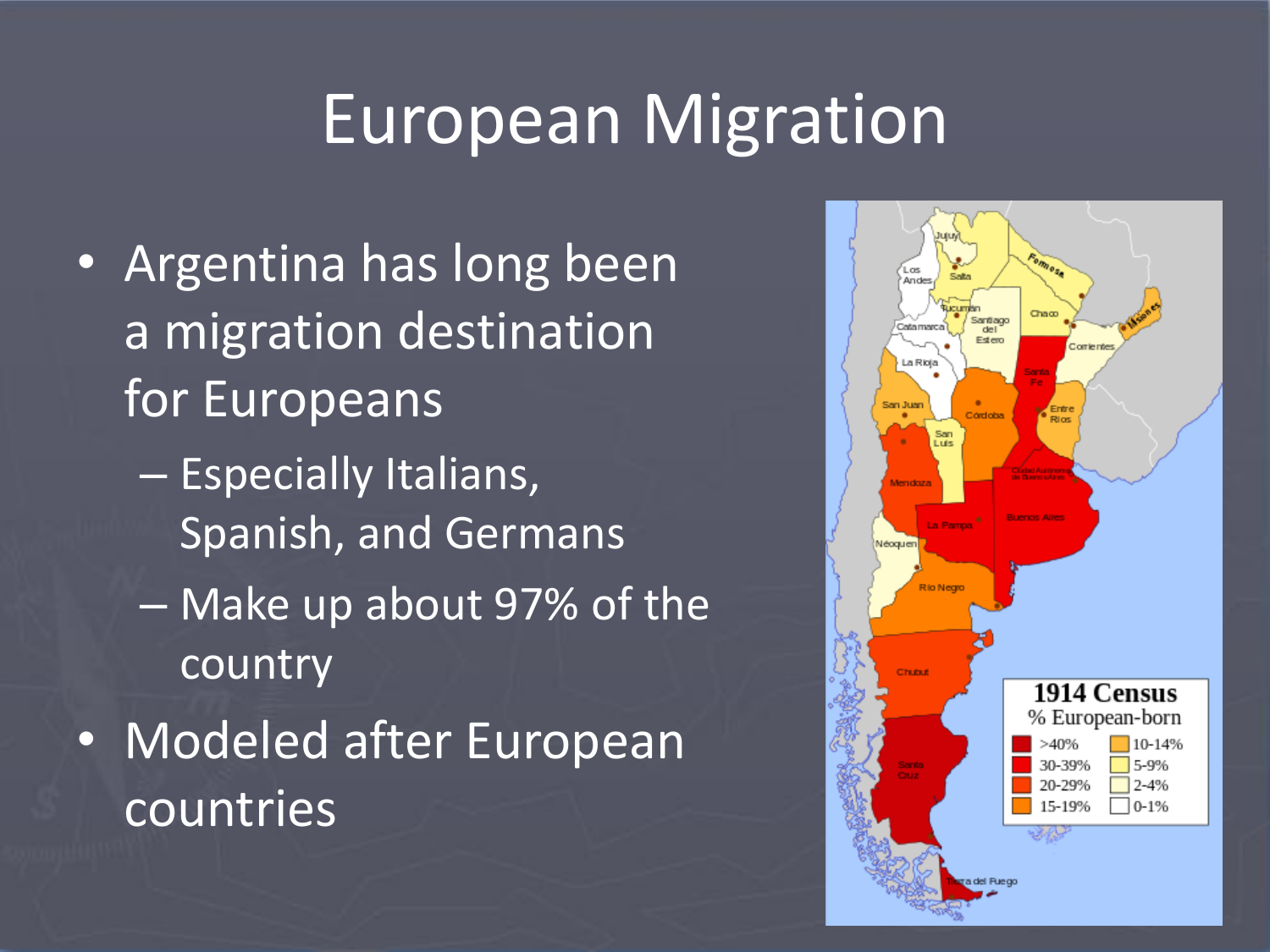#### Rich Natural Resources

• Large amounts of metals and minerals that are used in industry or exported – lead, zinc, tin, copper, iron ore, manganese, petroleum, uranium

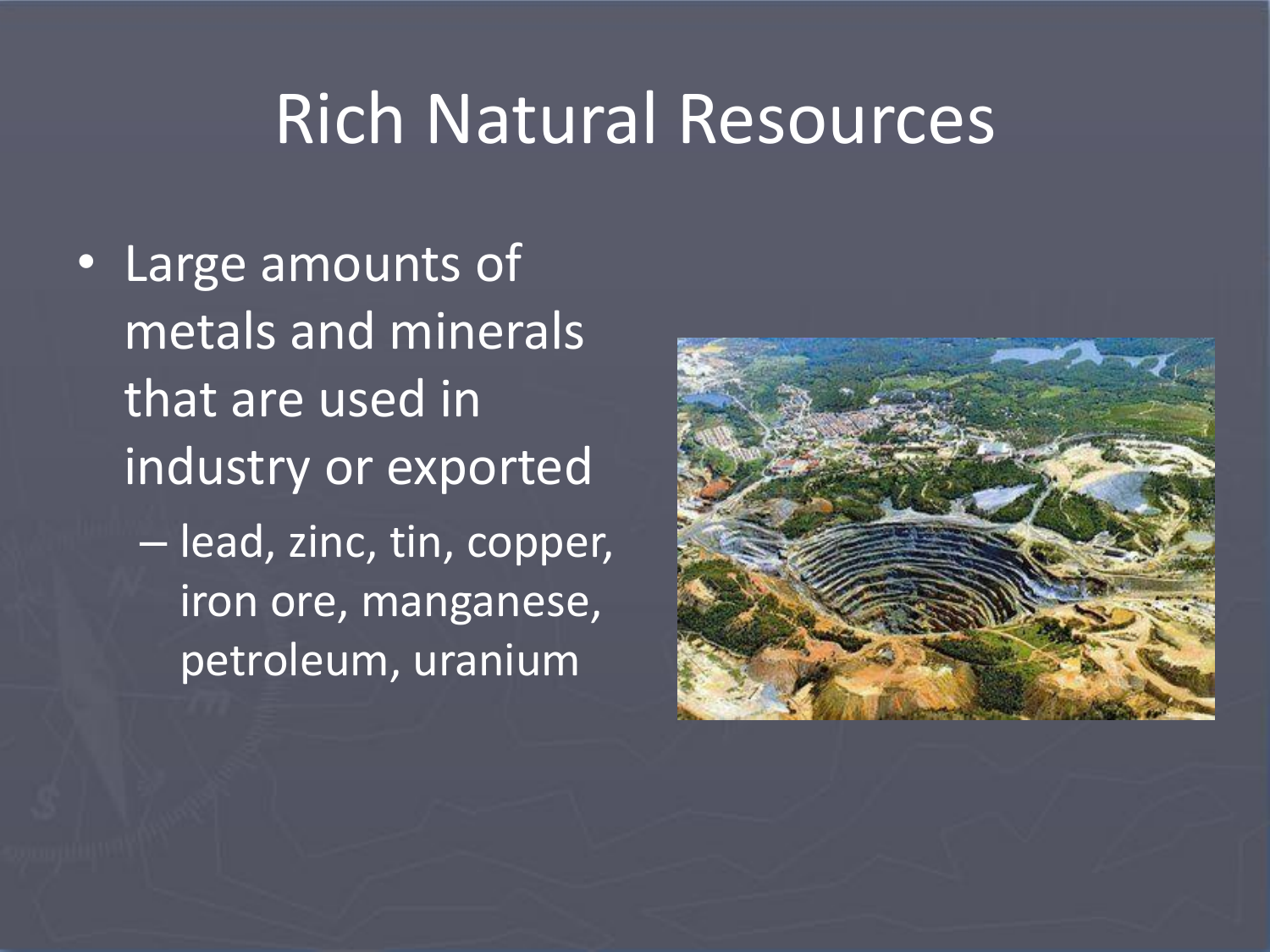# Strong Agricultural Sector

• Only 5% of the labor force is involved in agriculture but they are responsible for about 10% of the countries GDP – Mostly commercial agriculture



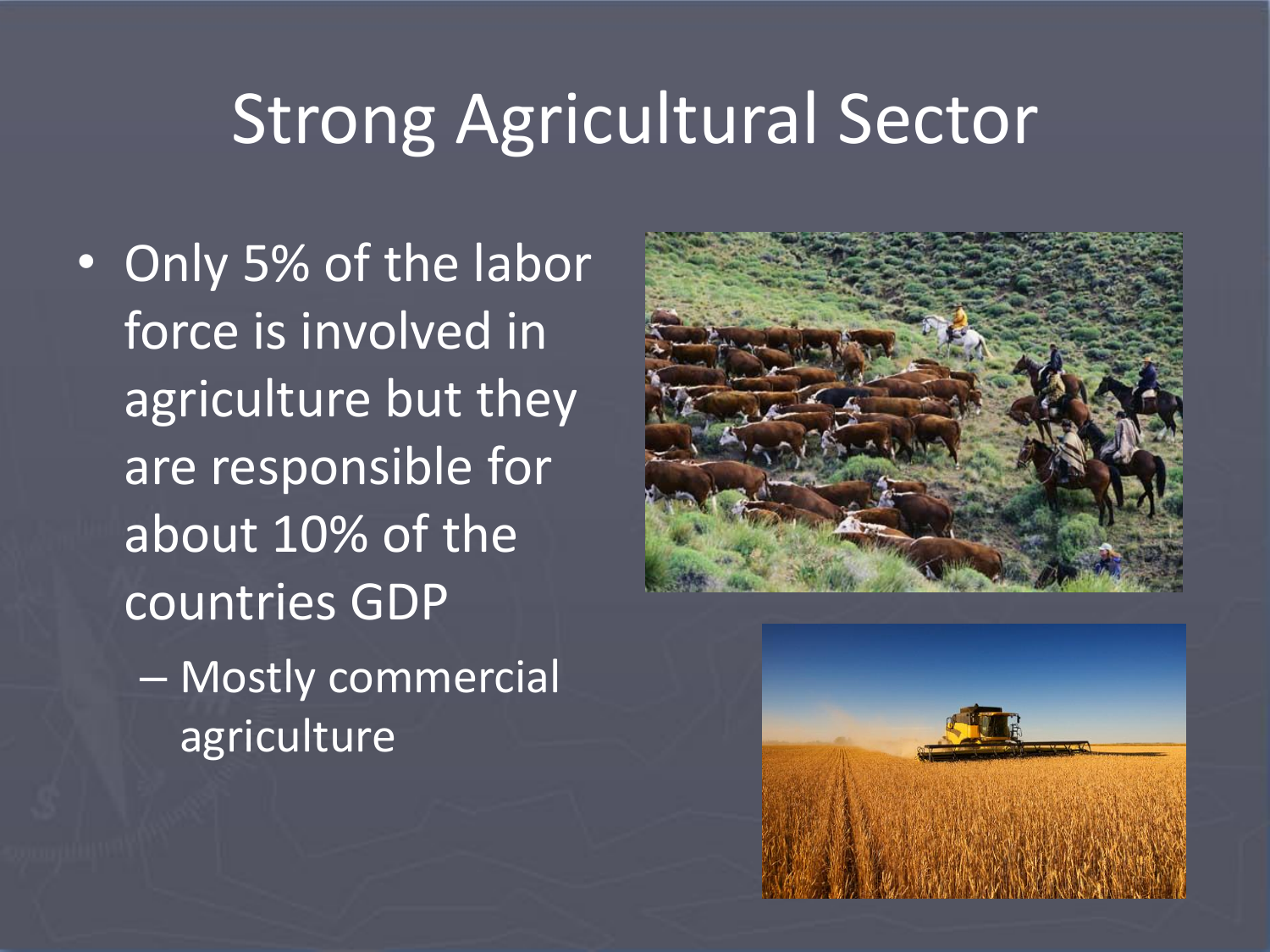## Diverse Industrial Base

- Strong Economy centered on services
	- 60.4% of GDP comes from services
- Good amount of exports – Soybeans, petroleum and gas, vehicles, corn, wheat – Mostly to Brazil, China, USA, and Chile